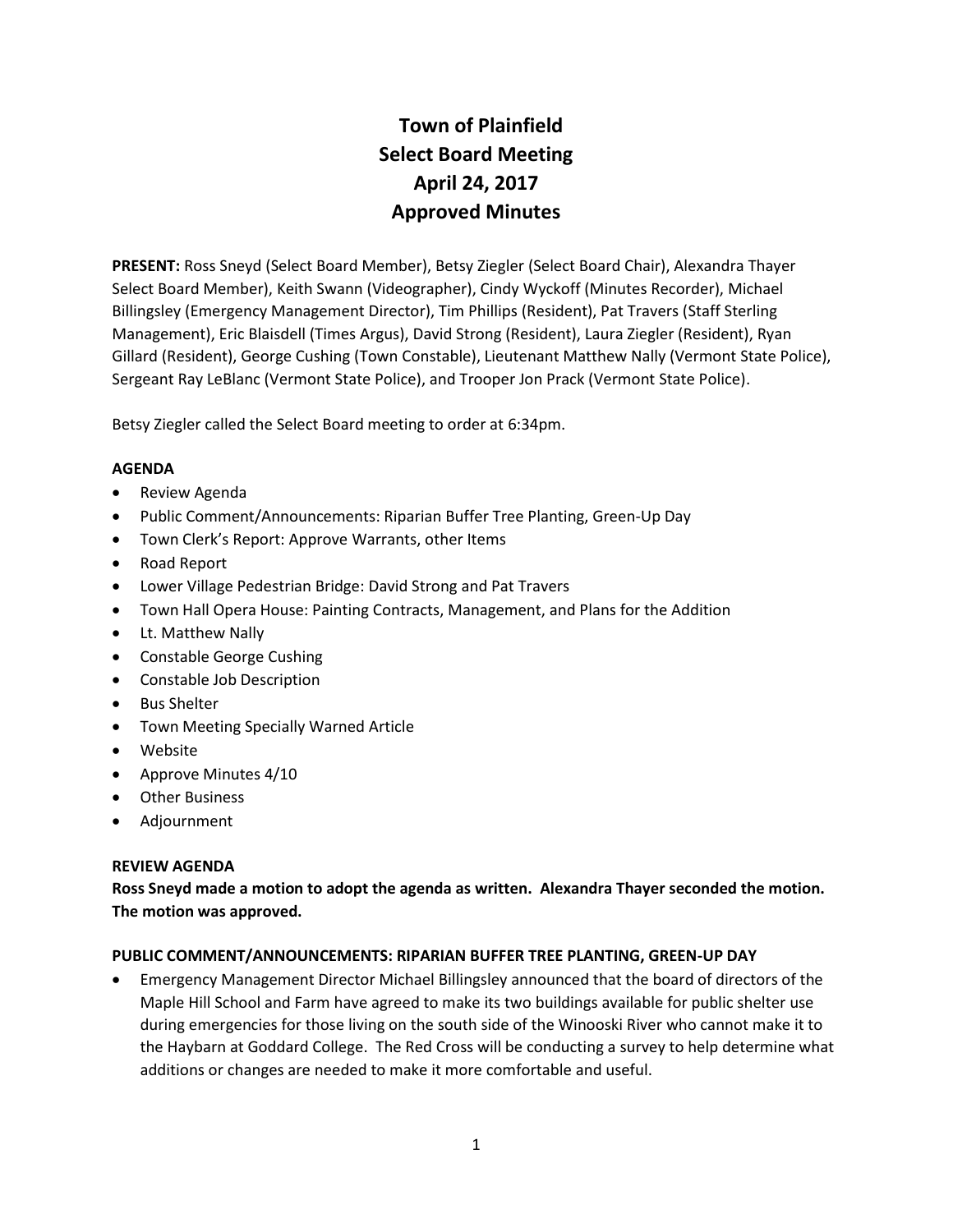- Billingsley corrected the dates stated in his announcement at the last Select Board meeting of two upcoming presentations. The public informational meeting about how the Great Brook behaves will be held at 1pm on 6/10/17 at the Town Hall Opera House. The meeting regarding best practices for private road and driveway management will be held on 6/17/17 at the Old Schoolhouse Common in Marshfield.
- Ziegler announced that the Resiliency Committee will be doing a riparian buffer planting on 4/26/17 between 3pm and 6pm at the Recreation Field where the old picnic shelter was located. Anyone interested in volunteering should go there with gloves and a shovel.
- Ziegler stated that the Tree and Shrub Sale's pick-up day is 4/29/17. Check on Front Porch Forum for the location.
- Ziegler stated that Green-Up Day is happening on 5/6/17. The Conservation Commission will be coordinating activities, and snacks and bags will be available at the Recreation Field. Emergency Management Director Michael Billingsley will be giving out copies of a home emergency planning guide from Vermont Emergency Management to Green-Up Day participants.
- Ziegler noted that Plainfield's Old Home Days has been scheduled for 9/9/17. Anyone interested in helping to organize the event should contact either Ziegler or Town Clerk/Treasurer Linda Wells.

## **TOWN CLERK'S REPORT: APPROVE WARRANTS, OTHER ITEMS**

- **Sneyd made a motion to approve the Positive Pie catering permit application, which includes serving alcohol, for Becky and Bob Atchinson's wedding celebration at the Town Hall Opera House on 5/28/17. Thayer seconded the motion. The motion was approved.**
- Sneyd presented the following Fleet and Single Vehicle Permit applications:
	- Gregory A. Bartlett/GSB Excavating (Fleet)
	- Kelley-View Farm (Fleet)
	- N.A. Manosh (Fleet)
	- Darcy Nelson (Single Vehicle)

# **Sneyd made a motion to approve the above Fleet and Single Vehicle Permit applications. Ziegler seconded the motion. The motion was approved.**

- Town Clerk/Treasurer Linda Wells stated that she recently received a proposal from Jason Cushing for this season's mowing of Town properties. The proposal amount is the same as last year. Wells noted that mowing will begin in May and last until at least October. **Sneyd made a motion to approve Jason Cushing's mowing proposal. Thayer seconded the motion. The motion was approved.**
- Wells presented a reimbursement request to VTRANS for the Main Street Pedestrian Bridge project. The reimbursement request was created by consultant Pat Travers in the amount of \$3,982.50. **Sneyd made a motion to submit the reimbursement request for \$3,982.50 to VTRANS for the Main Street Pedestrian Bridge project. Ziegler seconded the motion.** A brief discussion followed regarding an increase in the cost of the project, which Wells explained does not affect this reimbursement amount and which will be more fully discussed later in the meeting. **The motion was approved.**
- Ziegler requested that old trees that have fallen in the island between the Recreation Field and Recreation Field Road be removed to improve the appearance of the sign area and flower bed. Road Foreman Mike Nolan agreed to look into the situation.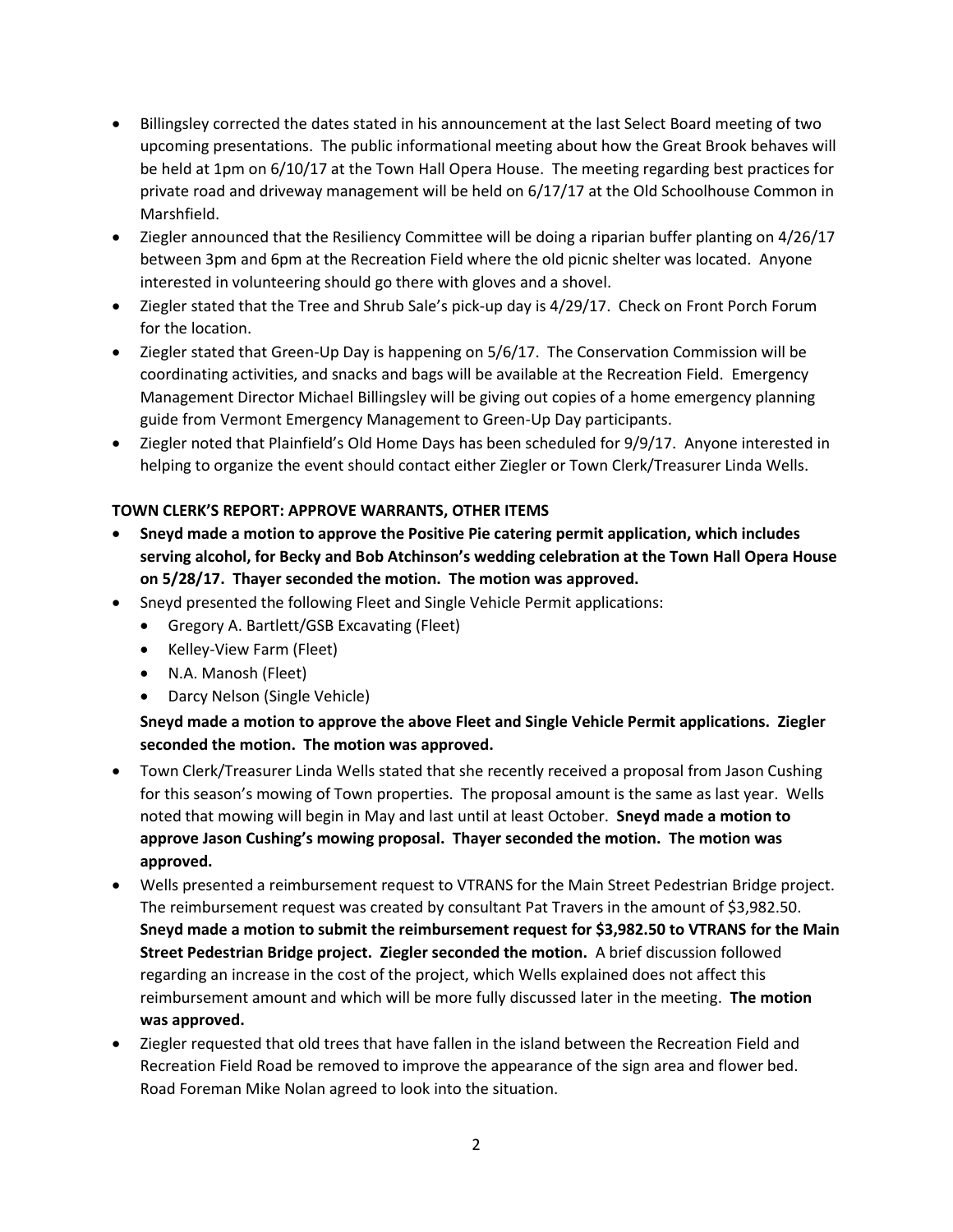## **ROAD REPORT**

- Road Foreman Mike Nolan stated that the mud is finally drying up, but there are spots in shade areas that are still thawing out.
- Sneyd presented an application from Robert A. Bridges for an access permit at 1066 Middle Road. Nolan noted that there is good visibility and no need for a culvert, therefore sees no problem with the curb cut. **Sneyd made a motion to approve the access permit application for Robert A. Bridges at 1066 Middle Road. Thayer seconded the motion. The motion was approved.**
- Sneyd presented four warrants for approval. **Sneyd made a motion to approve the warrants dated 4/13/17, 4/21/17, 4/21/17, and 4/14/17. Ziegler seconded the motion. The motion was approved.**
- Nolan stated that the Road Crew will be down one person for two weeks, but believes that he and the other crew person can do the street sweeping. A brief discussion followed regarding the use of a paddle instead of a power broom to reduce the amount of dust.
- Wells noted that the line painting on the crosswalk going to the Recreation Field has worn off. Ziegler will contact L&D Line Painting to repaint.

## **WEBSITE**

• Sneyd presented a proposed job description for a part-time webmaster to maintain the Plainfield website and potentially do some social media posting. There is \$3,700 left in the website budget for between now and the end of June and \$3,500 for the 2018 fiscal year starting on 7/1/17. Sneyd noted that the hope is that someone can be found relatively soon to do some research beyond what Sneyd has already done in determining an appropriate website company. It was decided that the job description should not include a specific hourly rate nor the maximum number of work hours as stated in letter J, that it should be advertised via Front Porch Forum and Plainfield People, and that applications should be sent to the Town Clerk's office by mail or email by 5/12/17. **Sneyd made a motion to adopt the job description as written with the deletion of letter J. Thayer seconded the motion. The motion was approved.** Sneyd will post the information to the social media sites tomorrow.

## **LOWER VILLAGE PEDESTRIAN BRIDGE: DAVID STRONG AND PAT TRAVERS**

• Ziegler welcomed Dave Strong and Pat Travers, who were present to discuss the Lower Village Pedestrian Bridge project. Travers noted six major areas to be discussed: 1) review of the project's origins; 2) review of the current design and how it was developed; 3) a project update; 4) a proposed contract amendment for the Dufresne Group; 5) the need to apply for additional funding for the project; and 6) a signature needed for some permit applications. Strong reviewed the successful grant application that was funded by VTRANS at \$393,000 with a 10% match from the Town and noted the appointment of an advisory committee for the project that consists of Karl Bissex, Tim Phillips. Dave Diamantis, Laura Ziegler, and himself. Strong presented several design drawings of the proposed 65-foot long pedestrian bridge and route of the new sidewalk from the Mill Street parking area to a crosswalk traversing Route 2 to the Town Hall Opera House, stating that the project addresses the safety problem of getting from the Lower Village to the Town Hall Opera House and beyond on foot. Discussion followed on the location of the Route 2 crosswalk, proposed and potential crosswalk warning signs, design and materials for the pedestrian bridge railing and walkway, and the upcoming finalization of the drawings by VTRANS. Strong presented excerpts of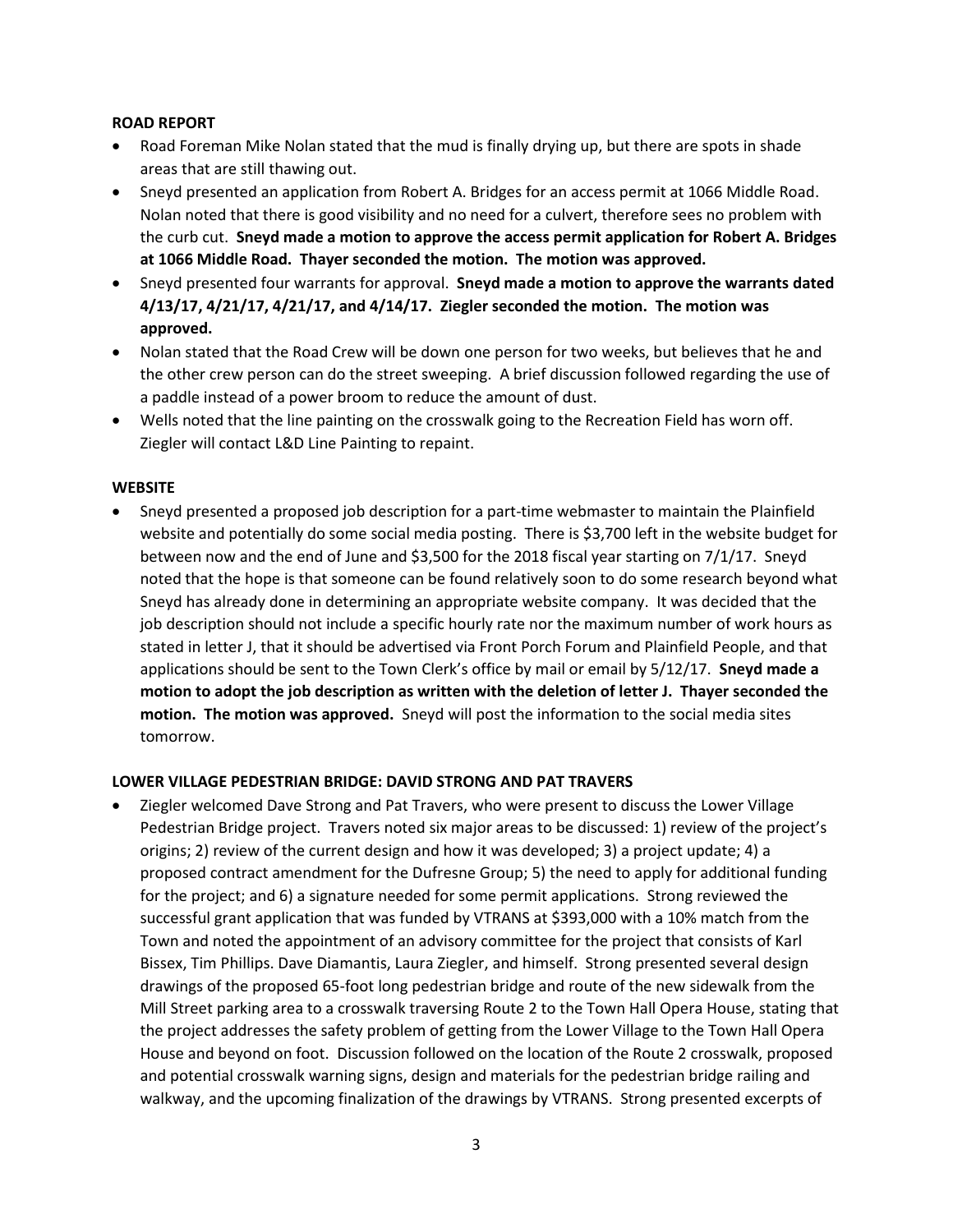Select Board meeting minutes from February 2016 related to the project, noting a motion passed to allocate \$30,000 from the Batchelder Fund toward the Town's share of the project's cost. Travers noted that because of the width of the existing right of way, VTRANS has determined that neither permanent nor temporary easements are needed for the project. Travers stated that the total construction cost has increased and is now estimated at \$419,000 due to the need to install pilings to hold up the bridge and construction of a retaining wall. Travers noted that with a slight modification to the overall design of the project, which includes putting more riprap along the riverbank, a much smaller retaining wall can be built that will save the project more than \$29,000 and reduce construction costs to \$389,560. After some discussion, it was determined that the increase of the total project cost totals \$105,000. Strong noted that he is looking for Select Board approval to apply for a second round of VTRANS funding to make up for some of the cost overage and discussion ensued as to the specific amount and ways in which the Town might come up with its increased share. Thayer voiced concern regarding where the additional \$21,000, the Town's 20% share of the additional \$105,000 cost if funded by VTRANS, will come from in the budget. **Sneyd made a motion to authorize a grant application to be submitted to VTRANS for the additional cost of the Pedestrian Bridge project. Ziegler seconded the motion. The motion was approved.**  Travers noted that in order to get the project cost down from \$419,000 to \$389,560, the Select Board needs to approve an amendment to the contract with the Dufresne Group to redesign the retaining wall at a cost of \$1,500. **Sneyd made a motion to authorize the redesign of the retaining wall by the Dufresne Group at a cost of \$1,500. Ziegler seconded the motion. The motion was approved.** Ziegler and Sneyd thanked both Travers and Strong for their work on the project.

#### **LT. MATTHEW NALLY**

• Ziegler welcomed Lieutenant Matthew Nally, Sergeant Ray LeBlanc, and Trooper Jon Prack from the Vermont State Police. Ziegler stated the Town's need to replace outgoing Town Constable George Cushing and invited the officers to talk about the different levels of authority and associated training for municipal constables. Nally discussed ways in which the State Police can assist towns regarding their safety concerns. Trooper Prack described his community outreach role working together with a range of town officials and residents to determine specific concerns and how to resolve them. Discussion followed regarding heightened security concerns in the community, what Plainfield is currently doing as a town to make the community safer and more livable, the sometimes lengthy response times for the State Police, a description of what the Vermont State Police does under special contract with the Town of East Montpelier, how the problem of substance abuse drives crime, and the goal of policing to rid a community of criminal behavior. Ziegler stated that she will follow up with Nally regarding the idea of holding a community forum in Plainfield.

#### **CONSTABLE GEORGE CUSHING**

• Wells noted that she had received a call today about problems with people partying, littering, and smoking marijuana in the parking lot before the trailhead on Spruce Mountain Road. There are also some people who have set up camp just before the parking lot, and the caller, who lives in the area, was concerned about septic issues. Constable George Cushing noted that he and then Select Board Chair Bram Towbin had paid a visit to the campers last year and thought that they had solved the issue. While the State has the authority to issues fines in such situations, Cushing believes that the Plainfield Zoning Administrator might as well. He agreed that he and the Town's Health Officer will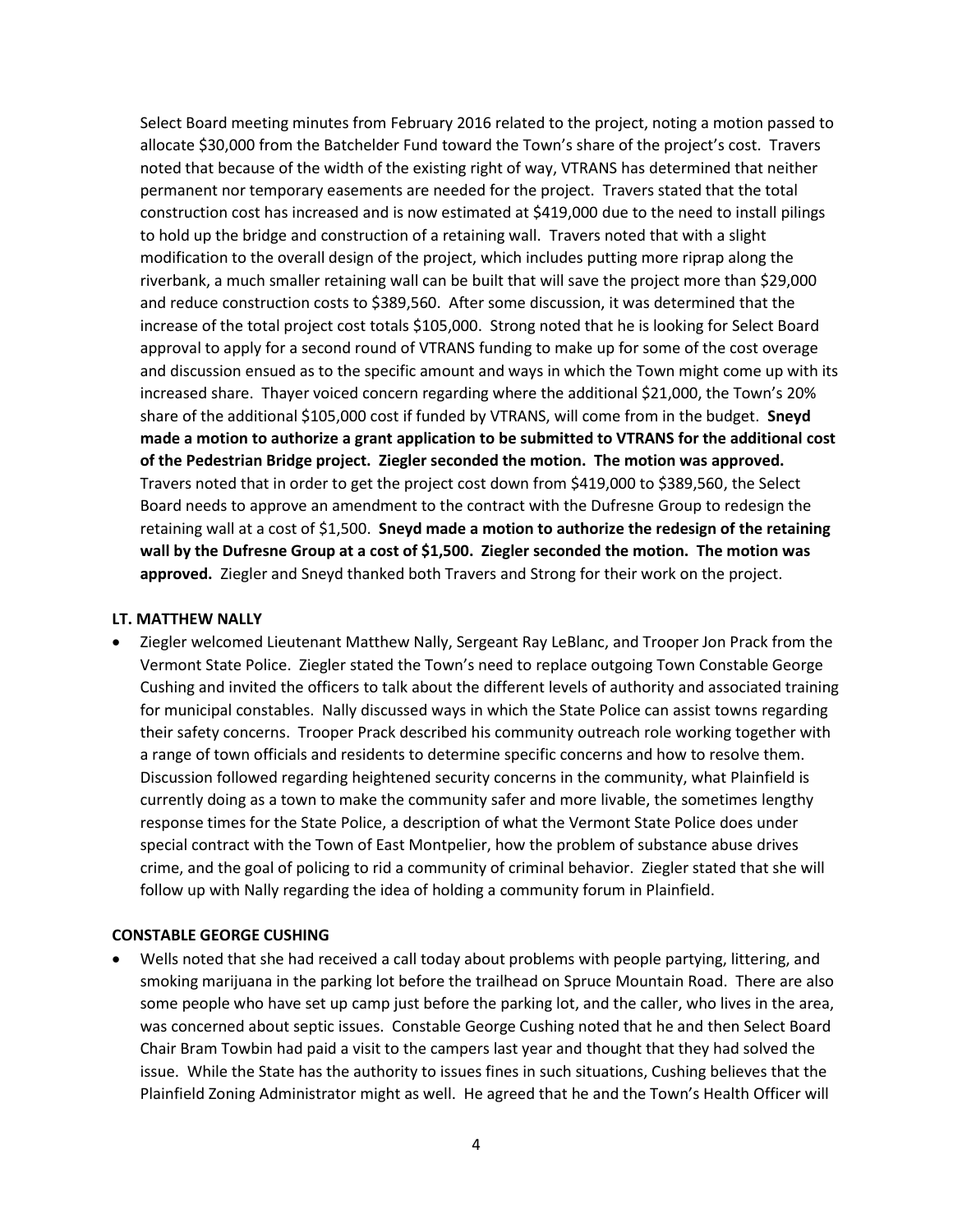look into the matter there and report back to the Select Board. Regarding the littering issue in the parking lot, Cushing suggested the possibility of posting a "No Littering" sign with a warning that, if caught, a substantial fine will result. Sneyd will contact the League of Cities and Towns about regulations and costs regarding posting a sign.

• Ziegler invited Cushing to discuss his experience as Town Constable and offer any suggestions that may help in developing a job description. Cushing discussed the training that he had received when first taking on the position. He noted that one of the biggest reasons he is stepping down is that times have changed from when most of what he dealt with was youth at the Recreation Field, parking, and other minor incidents. He noted that an advantage that he had is that he had lived in Plainfield for many years, that he knew everyone, and that everyone knew him. Cushing stated that the job involves a lot of common sense, not jumping to conclusions, and showing discretion regarding when to call in county or state law enforcement. The Select Board thanked Cushing for coming in to speak tonight.

### **CONSTABLE JOB DESCRIPTION**

• Ziegler requested that further discussion regarding the Constable job description be discussed later in the meeting due to time restraints at this point in the agenda.

## **TOWN HALL OPERA HOUSE: PAINTING CONTRACTS, MANAGEMENT, AND PLANS FOR THE ADDITION**

- Dave Strong stated that he had received two bids for painting the Town Hall Opera House. While both qualified, one was substantially lower. His recommendation was to award the job to Greg's Painting in the amount of \$15,890. A brief discussion followed regarding the condition of some of the clapboard siding, but that there was no available funding to replace it. **Sneyd made a motion to approve hiring Greg's Painting at \$15,890 to paint the Town Hall Opera House. Thayer seconded the motion. The motion was approved.** Strong presented a copy of the Town Hall Opera House Management Plan to Thayer that details the capital improvement schedule. Volunteers will be painting the lower part of the building, which is not part of the Greg's Painting contract. The back side of the building will not be painted due to the addition that is planned for it. In terms of colors, the trim and architectural features will be one color, the body will be a second color, and a third color will be for the doors and gable vent. Although he is getting some feedback from Chris Bellamy and David Schutz, the Select Board and Linda Wells ultimately will make the decision.
- Strong presented drawings of the proposed addition to the back of the building, noting that a zoning permit has already been granted from the Town. Plans to fundraise for the cost of the addition will begin later this week and it will likely be a multi-year campaign. Ziegler thanked Strong for all his work related to the Town Hall Opera House.

#### **PEDESTRIAN BRIDGE PROJECT: CONTINUED**

• Strong noted two permit applications that need Select Board authorization to submit for the Pedestrian Bridge project. For the first, **Sneyd made a motion to submit the Appendix B, Category 1 Self-Verification form to the US Army Corps of Engineers. Thayer seconded the motion. The motion was approved.** For the second, **Sneyd made a motion to submit the Application and Reporting form to the Vermont Department of Environmental Conservation Watershed Management Division River Program for a Stream Alteration permit. Thayer seconded the**